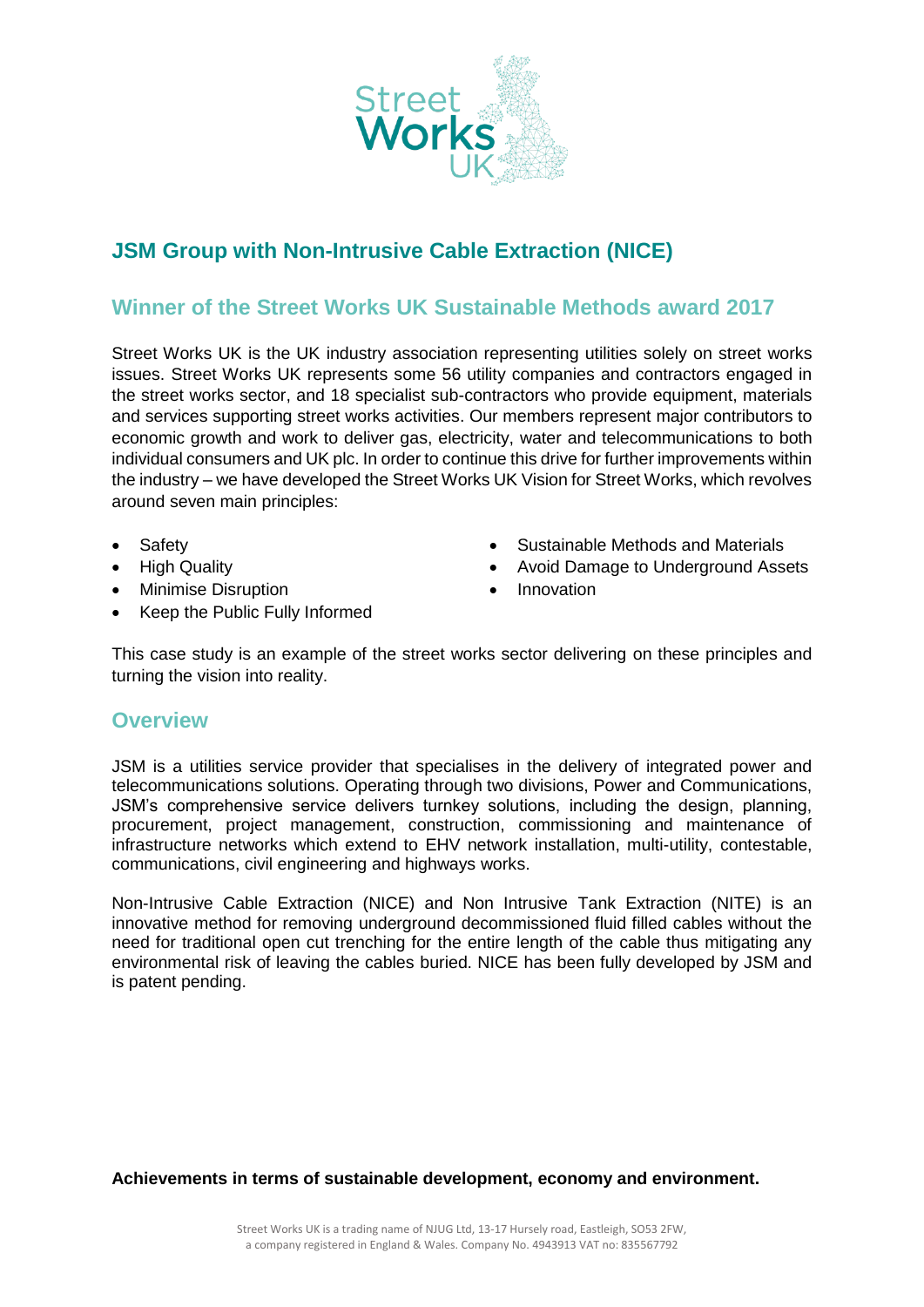

|                                          | Excavate<br>Material<br>(m3) | Reinstatement<br>(type 1, m3) | Tarmac<br>(m3) | Truck<br>Loads<br>(No.) | Excavation<br>cost<br>(E) | Material<br>cost<br>(f) | Fuel<br>(Ltr) | Fuel<br>cost<br>(f) | Carbon<br>(tCO2e) |
|------------------------------------------|------------------------------|-------------------------------|----------------|-------------------------|---------------------------|-------------------------|---------------|---------------------|-------------------|
| <b>Traditional</b><br>Method<br>Open Dig | 1,080                        | 900                           | 180            | 146                     | 18,000                    | 27,000                  | 4.937         | 6,286               | 29.31             |
| NICE full<br>capacity<br>(every 50m)     | 180                          | 120                           | 24             | 26                      | 3,000                     | 3.600                   | 1,907         | 1.144               | 7.15              |
| <b>Savings</b>                           | 900                          | 780                           | 156            | 120                     | 15,000                    | 23,400                  | 3.030         | 5,142               | 22.16             |

## Example of estimated savings of using NICE vs Open Cut for 1Km cable route

- Reduced carbon footprint with lower emissions at scope 1, 2 and 3 compared to open-dig.
- Simplified cable recovery process, less resource intensive, shortened supply chain leading to a cleaner and simpler project.
- Reduced lorry loads; reduced emissions / carbon savings, less site traffic and road usage. Substantially less muck away /backfill materials transported.
- Less machinery required on site decreases associated costs. Reduced environmental risk, near misses, damage and incidence on site.
- Excavated spoil can be reduced by as much as 80%. Although much of the spoil excavated by JSM is screened internally and reused where allowable. By applying the hierarchy of waste principle, the top consideration is to eliminate and the NICE and NITE methodology addresses this directly.
- The amount of raw and manufactured materials is reduced by minimising excavated and open trench surface area.
- By making the availability to recover cable more accessible and viable there is great potential for energy recovery, as the recovery process draws close to the lifecycle of the cable asset and through 100% recycling of all recovered cable elements the highly energy intensive process of cable asset production (from mining of natural resources to refining and production) is fully recovered.
- Noise, dust, traffic congestion are all products of cable recovery. NICE reduces excavations and nuisance levels of a project. The limited number of small NICE excavations required can be strategically assessed for most appropriate positioning to enhance nuisance reductions and maximise benefits.
- NICE and NITE methodology enables controlled cable oil management to ensure no spills or contamination during removal. Clean controlled process to prevent leeched oil loss to the environment as cable ends are capped at both ends in a controlled manner before extraction.
- Reduction in trenches and open excavations removes the potential area open to water intrusion and dewatering needs are reduced. Risk of pollution of dewatering pumping activities is reduced or removed.